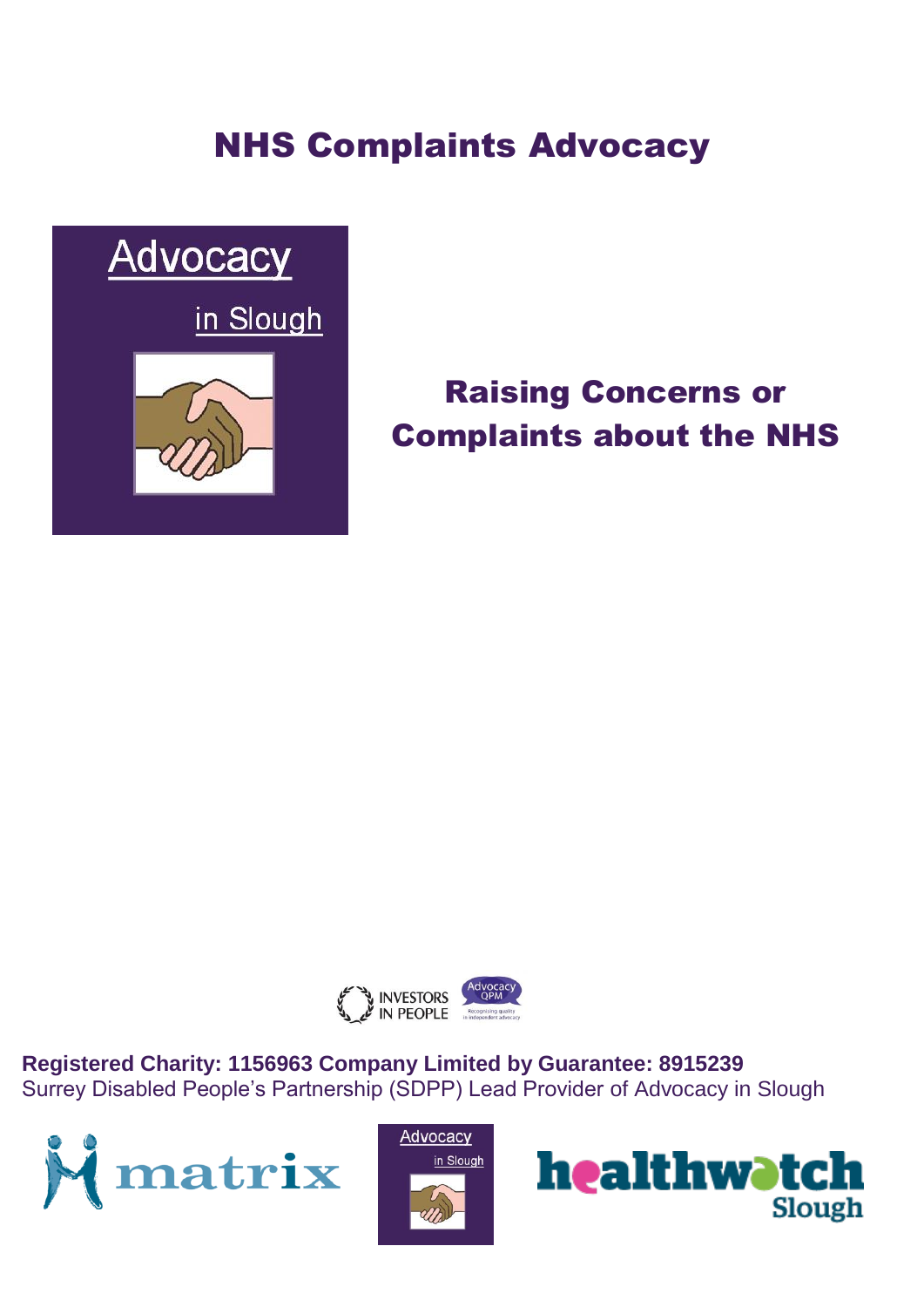### **Introduction**

The National Health Service (NHS) works hard to treat everyone properly and promptly. Most people using the health service are happy with their treatment but sometimes things can go wrong.

If you are unhappy with the service you or others have received from a hospital, doctor, dentist, local surgery or any other NHS service, you can raise your concerns about it.

By raising your concerns it can help put things right quickly and the NHS can learn from your experience. This could include an explanation, an apology and information about how the NHS has used your experience to improve services or care.

## **How to use this pack**

This pack aims to help you feel confident about raising your concerns yourself.

- Explains the different options for raising your concerns about the NHS
- Offers practical tips and things for you to think about
- Tells you how Advocacy in Slough can help you with independent support.



The NHS Complaints Advocacy Service, provided by Advocacy in Slough can help you raise a concern about NHS care or treatment. The service is:

Free **Independent** Confidential Your advocate will contact you as soon as possible, take time to listen to your concerns and then discuss the support you need to make your complaint. Your advocate will be able to give you information about the different ways you the process. Your advocate can also help you think about what you would like to achieve from your complaint; people want different outcomes when they complain such as an apology, explanation or an improvement to NHS services.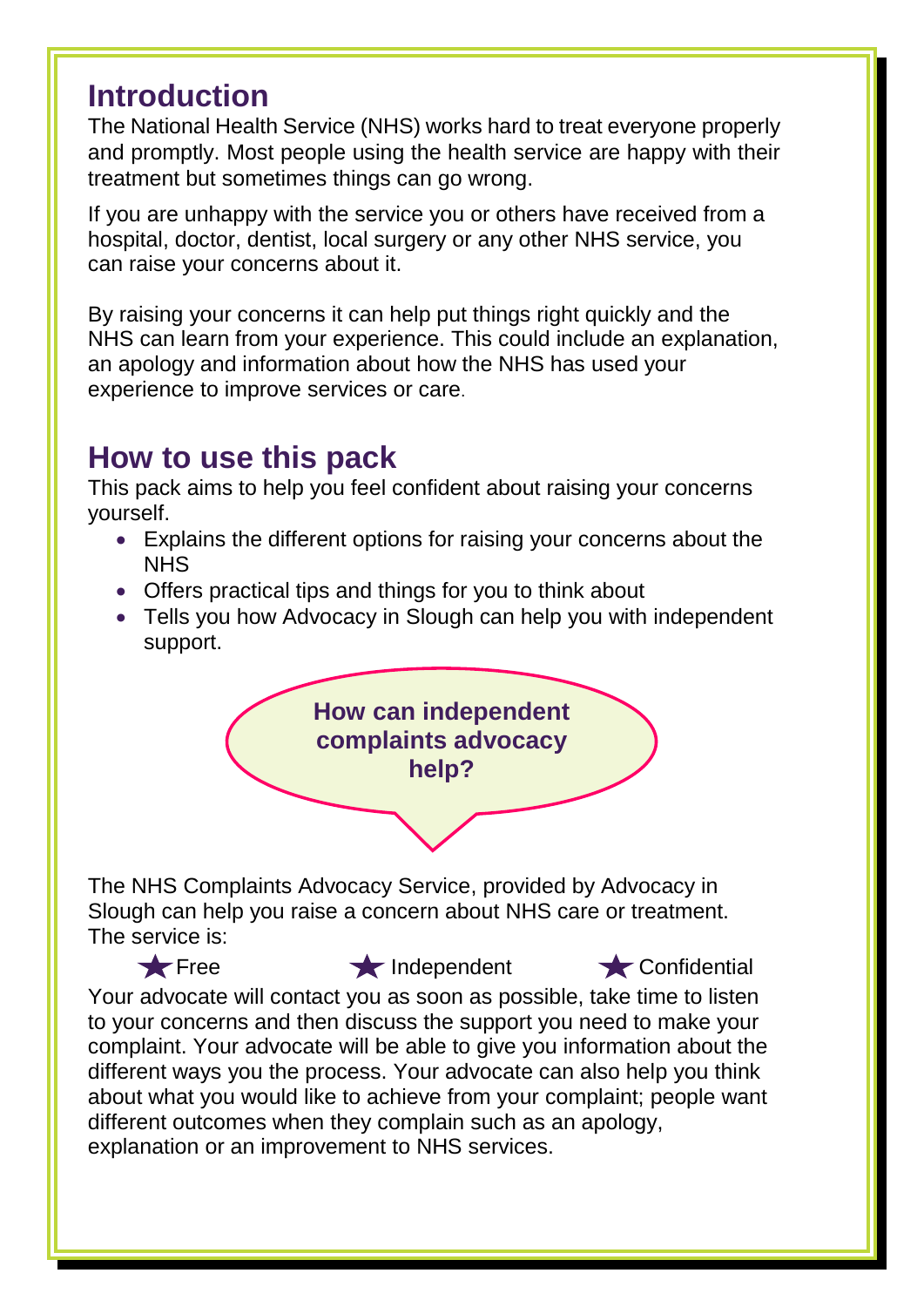### Your Advocate will:

- Give you an opportunity to speak confidentially to someone independent of the NHS
- Explore the options available to you at every stage of the complaints procedure
- Help you with writing effective letters to the right people
- Prepare you for meetings and attend with you
- Contact and speak to third parties if you wish us to
- Always respect your decisions
- Help you think about whether you are happy with the responses you receive from the NHS organisation

### **Before embarking on raising a concern or complaint, please note:**

**Financial compensation for clinical negligence** is usually only possible through legal action. You will need to speak to a solicitor who specializes in medical/clinical negligence. This has to be within 3 years of the incident

**Disciplinary action against any NHS staff member** is not part of the NHS complaints procedure. However, action could be taken against a member of staff under a separate procedure as a result of an investigation into your complaint.

**Private healthcare complaints** are not supported through NHS complaints advocacy if you have paid for private treatment or used medical insurance to pay for your treatment. The private healthcare provider will have their own complaints procedure. If however your treatment was funded by the NHS, you can still use the NHS complaints procedure

**Care home and nursing home complaints** if the care home or nursing home is paid for by the NHS, you can make a complaint using the NHS complaints procedure. If the home is paid for privately, you cannot – however most will have their own complaints procedures that you can use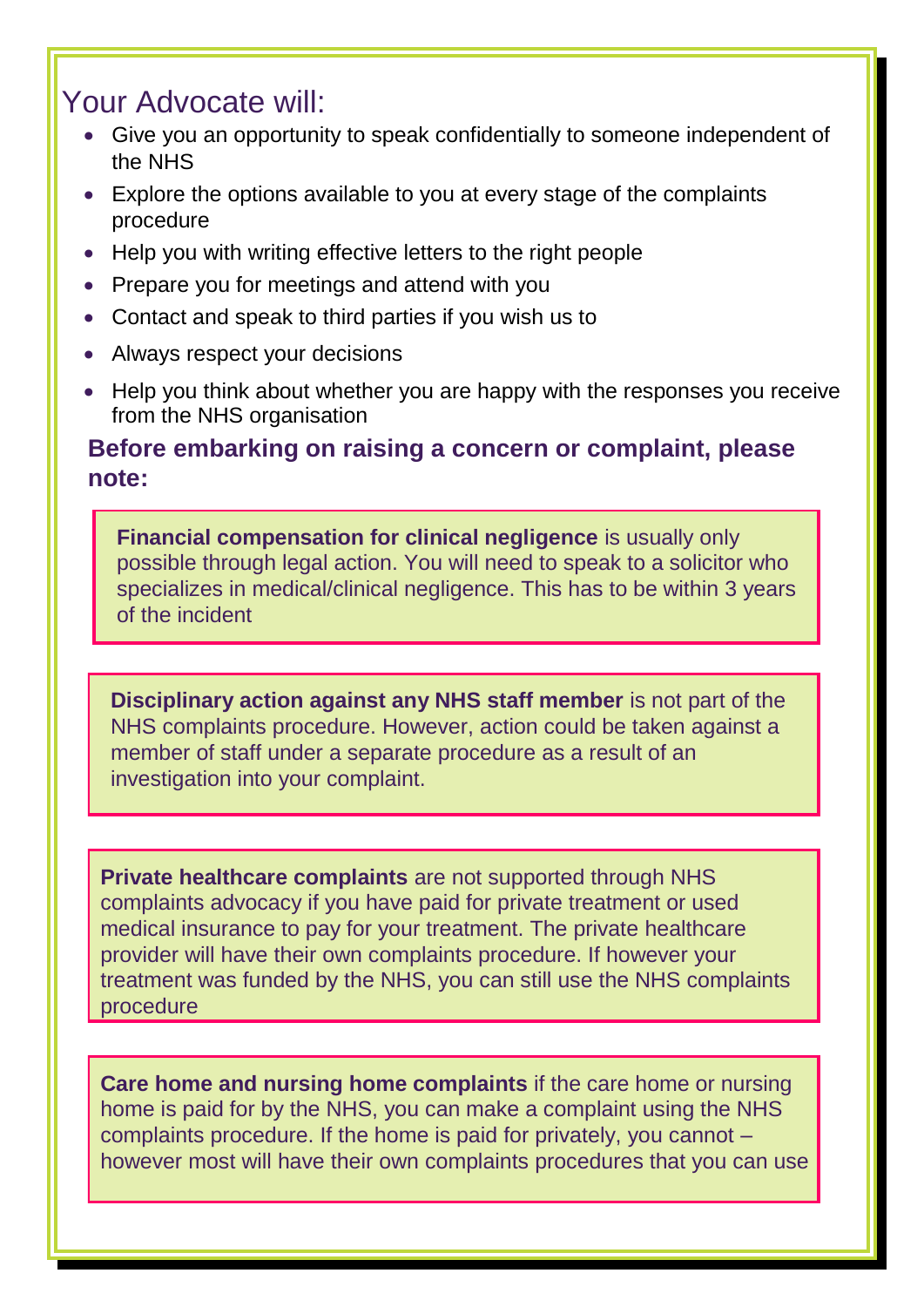## **First Steps to raising concerns and complaints**

**Step 1 – What are you unhappy about?**

Before you start it is important to be clear what aspect of your NHS care you are unhappy with; this can be any part of the NHS care/ services you have received, but might include:

- Treatment or care
- Attitude of staff
- Poor communication
- Waiting times
- Lack of information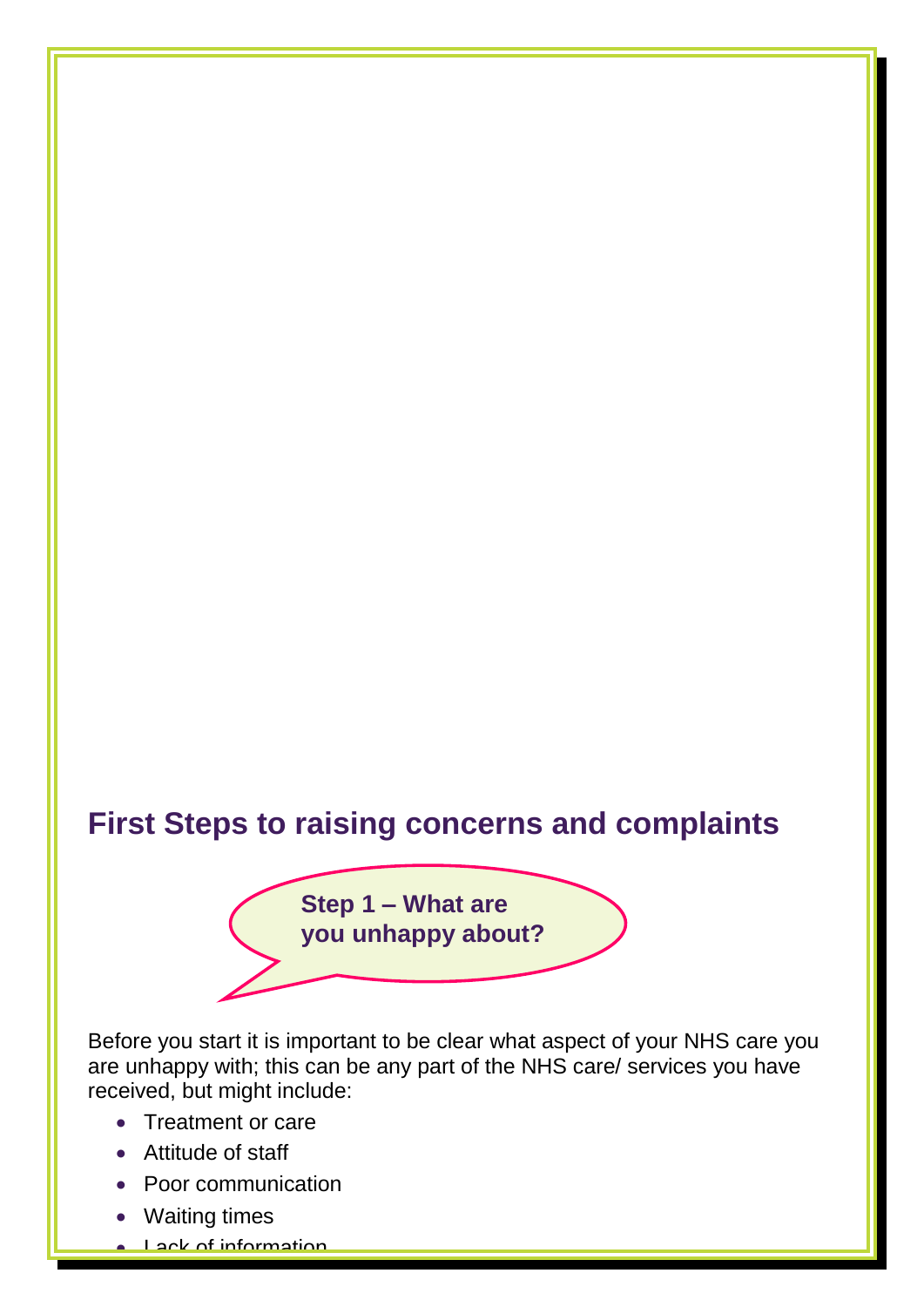Failure to diagnose a condition

Below are some 'real-life' examples of recent issues raised:

**'An emergency ambulance took over an hour to arrive'** 

**'A patient was given incorrect information about a medical procedure and suffered pain as a result'** 

**'A GP refused to do a home visit'** 

**'An elderly patient frequently had to wait a long time for routine transport home from hospital appointments'** 

**'A patient felt that a nurse had treated him without respect'** 

**Helpful Tip:**

**Write down what you want to complain about as simply and as clearly as you can, so you can always refer back to it**

> **Step 2 – What do you want to achieve?**

Think about what you want to achieve; your issues are more likely to be dealt with smoothly if you can be specific and realistic and be aware there are limits on what can be achieved using the NHS Complaints Procedure. Where the outcome you are looking for would be more likely to be achieved through another route our advocate can explain this and give you information about who best to contact instead.

### When raising a concern with the NHS, you can expect:

- To be treated with respect and courtesy
- To be offered support to help you raise your concerns

A speedy solution to be offered where possible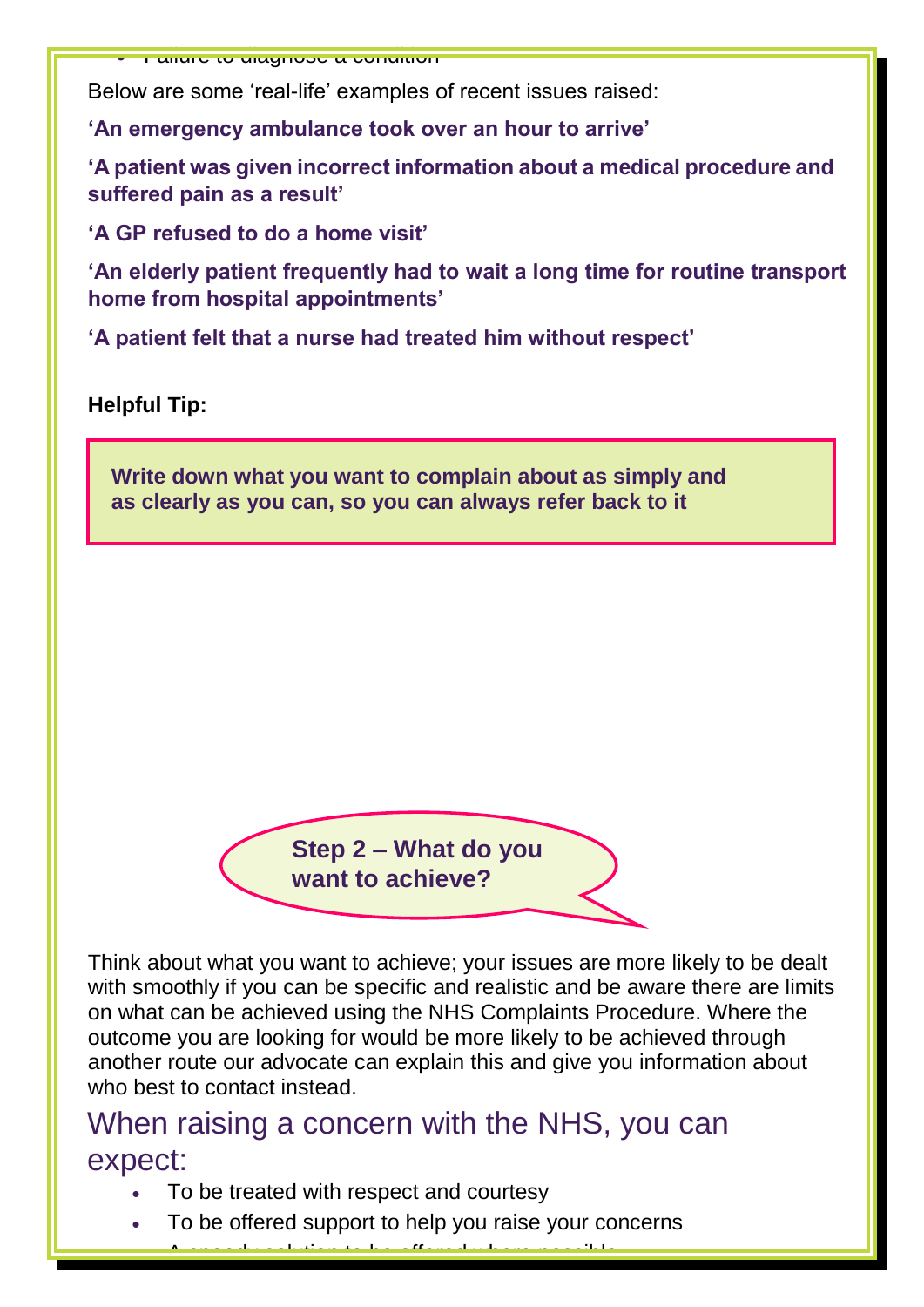

An explanation of what happened

- Changes to be made so the same thing will not happen to anyone else
- Better communication between NHS staff and patients

**Step 3 – Who do I raise a concern with?**

Once you are clear about what you are unhappy about you need to decide how best to raise your concerns; there are different ways to do this and it helps to think about what you are comfortable with

#### **Speak to a member of staff directly**

Many complaints are caused by misunderstandings or communication that can be put right once the problem is explained. If you feel able to you can speak to a member of staff directly involved in your treatment, or their manager, about what you are unhappy about; this is often the quickest way to put things right and stop them getting worse.

#### **Speak to the Patient Advice and Liaison Service (PALS)**

If you feel uncomfortable contacting the NHS staff directly, or you have tried and it has not resolved your issues, then a service called PALS may be able to help you; officers from PALS are available in all hospitals.

PALS provide information, advice and support to patients, families and their carers and can help get answers to your questions quickly; you can find your nearest PALS office using the directory on the PALS website.

## **The NHS Complaints Procedure**

The NHS complaints procedure focuses on resolving your complaint locally. The NHS complaints procedure may be the best route to follow if:

- You have raised your concerns but they have not been resolved fully
- What happened raises serious questions about standards of care
- You wish to raise complex issues which require investigation
- The issues involved concern more that one organisation



The aim of Local Resolution is to try to sort out your problem directly with the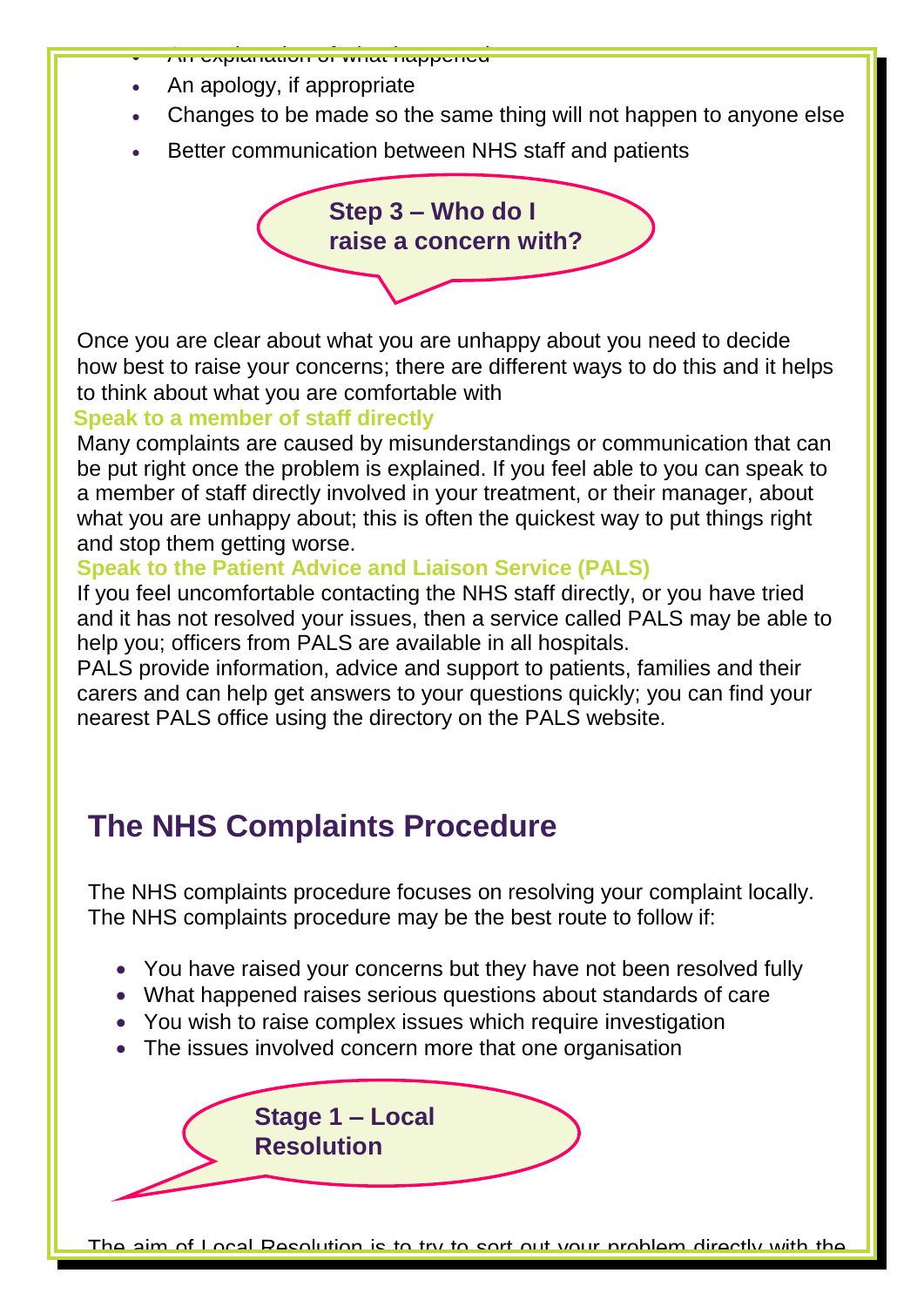NHS organisation in question; The NHS aims to respond to you efficiently, sensitively and promptly.

Local Resolution is your opportunity to explain what it is you are unhappy about and what you would like to happen, it gives you, and the NHS organisation, time to listen and discuss the incident. Local Resolution is important because it aims to resolve your concerns and, where appropriate, use your experiences to improve local services.

At this stage it is important to raise everything that you are unhappy about as new issues cannot later be introduced as part of the same complaint. It may be helpful to keep a record of any telephone calls you make and letters you write or receive about your complaint.

## Are there time limits for making a complaint?

You should make your complaint within:

- Twelve months of the incident happening or
- Within twelve months of you realising that you have something to complain about

The NHS can use its discretion to look at issues that are beyond these timescales.

For example if you were too ill to make the complaint straight away the NHS will consider if it is still possible to investigate the complaint effectively and fairly.

## How do I complain?

You can explain what happened to you:

- In person
- On the telephone
- By email
- In a letter

NHS organisations tend to prefer having complaints in writing but, if you would rather telephone or go in person, the Complaints Manager should make a written record of your complaint and give a copy to you.

### **Helpful tip:**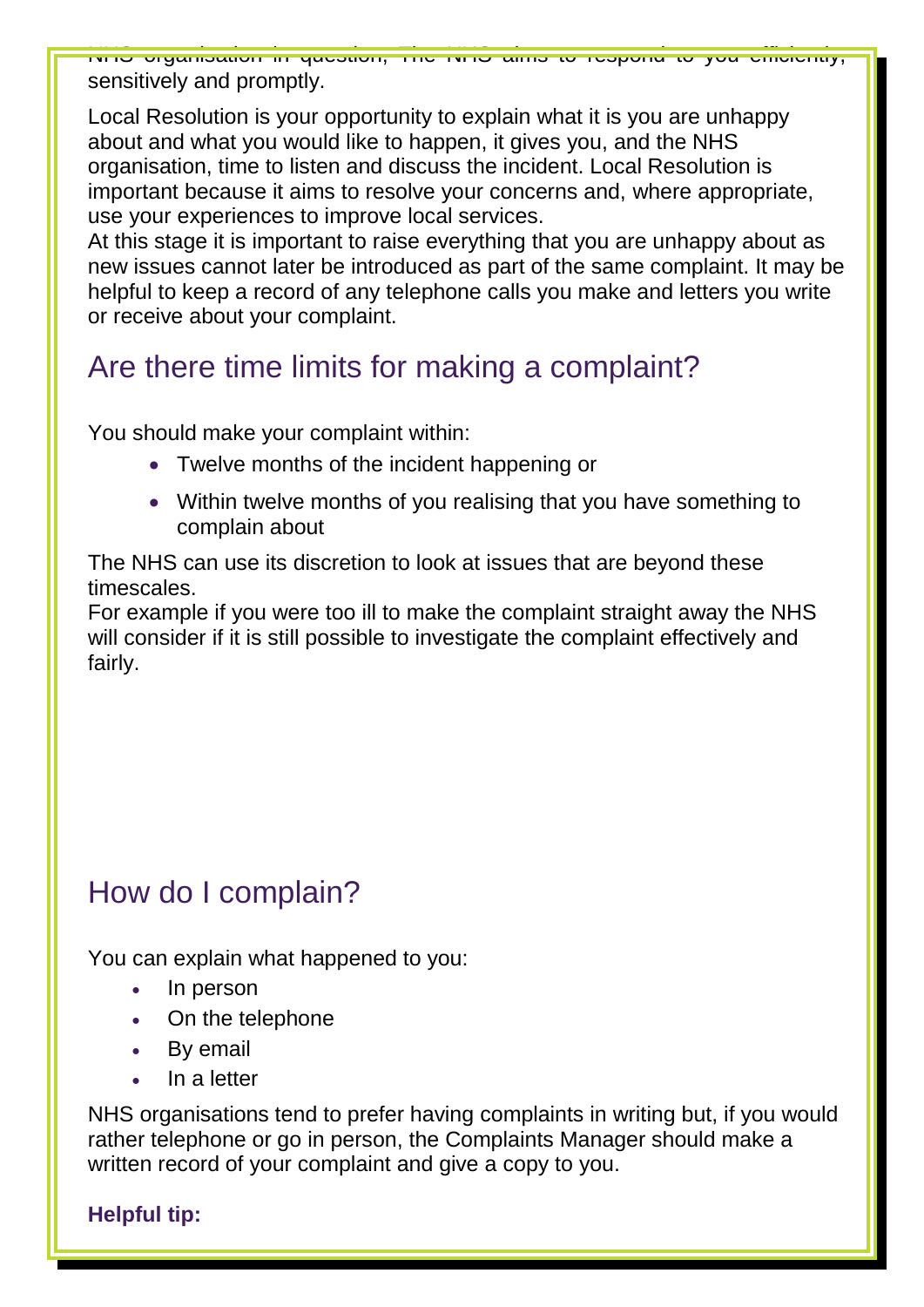#### **If you send a written complaint letter, keep a copy of the letter to refer to later**

All NHS organisations have complaints procedures and in most cases they will probably be best placed to deal with your complaint however, for complaints about primary care and independent providers such as your GP, dentist, optician, pharmacist, health centre or other independent NHS contractor, you have two options:

1 You can complain directly to the NHS organisation by contacting the person in charge of complaints; in most GP and dental practices, this will be the Practice Manager.

#### Or

2 If you don't feel comfortable about raising the matter with your GP or Practice Manager, you can complain to either the NHS Commissioning Board or your local Clinical Commissioning Group (CCG). All CCGs will have a Complaints Manager who can advise you about making a complaint.

If you want to complain about your hospital or ambulance service, contact the Complaints Manager or the Chief Executive of the NHS Trust.

#### **Helpful tip:**

**If your complaint concerns more than one NHS organization, you only need to send a letter to one of the organisations; they will liaise with the other organisation(s) involved and provide a coordinated response**

### What will happen next?

Sometimes it may be possible to resolve your concerns immediately but if this is not the case they:

- Should acknowledge your complaint either verbally or in writing within 3 working days
- Must offer to contact you to discuss your complaint and arrange a plan to resolve your concerns with you; this means they will discuss how best to resolve your concerns and what you hope to achieve from raising them. They should also agree a timescale with you for resolving the issues and how they will keep you informed of progress. The suggested timescales can be influenced by things like how many staff they need to speak to, how easy it is for them to access your medical

records and if other NHS organisations are involved in your complex in your complex in your complex in your co<br>The complaint of the complex in your complex in your complex in your complex in your complex in your complex i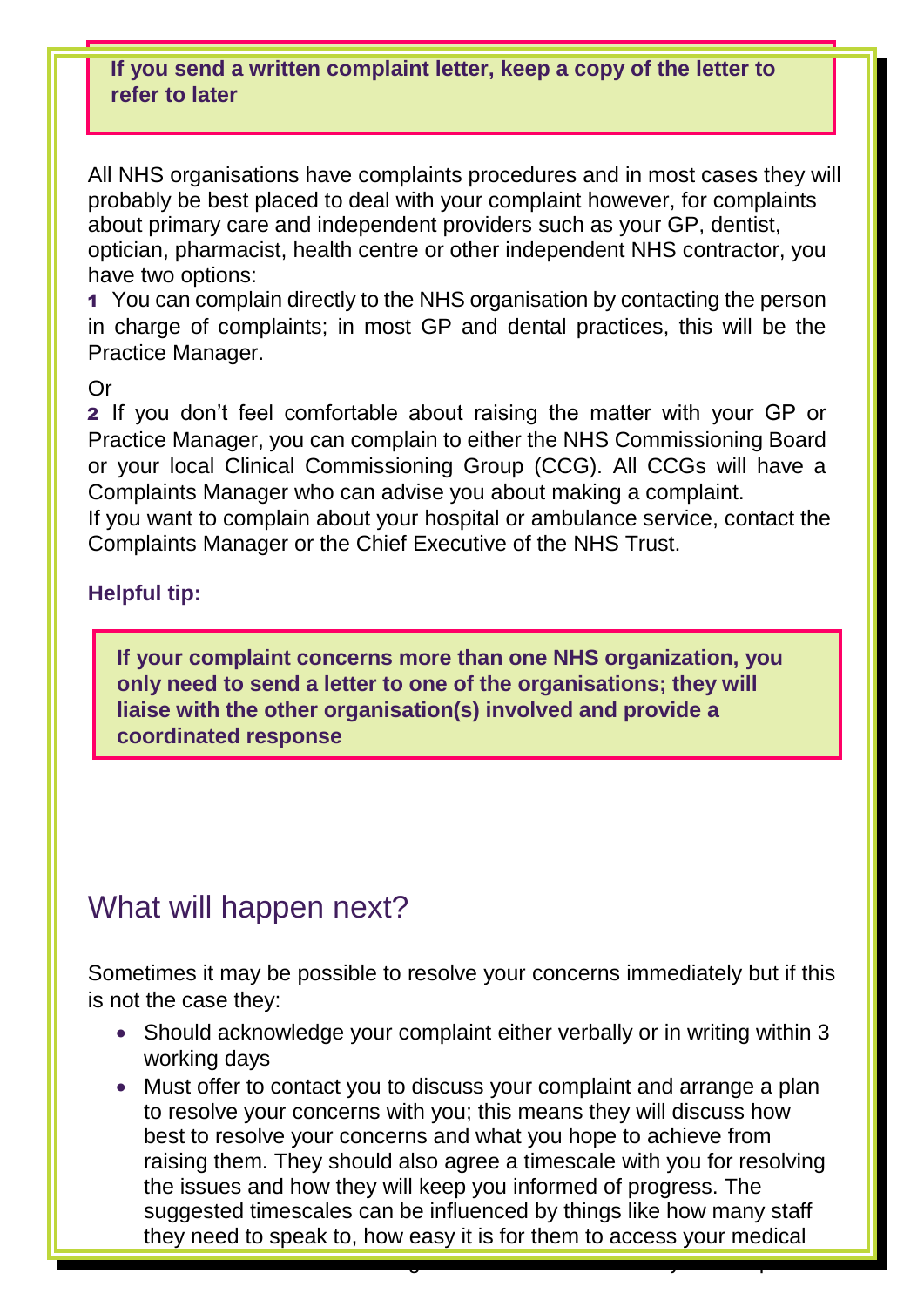If there is a problem in keeping to the agreed timescale they should contact you before it expires to agree an amended timescale.

## Resolving your complaint

The NHS organisation should offer assistance to enable you to understand the complaints procedure or advice on where to obtain such assistance. You may be offered a meeting to discuss your complaint and speak to staff directly about what has happened; you can take a friend, relative and/or advocate with you to any meetings you may have.

Sometimes the NHS uses Conciliation or Mediation services. A conciliator/ mediator is a neutral and independent person who can arrange a meeting with you and those involved (either separately or together) so you can all express your views and try to resolve your differences.

A conciliator will become involved only if everyone affected agrees; the conciliation process is confidential Conciliation and Mediation Services differ from Trust to Trust so if this is offered you should ask the Complaints Manager to explain how it operates in their area. Useful tip: It may be helpful to prepare a list of questions you want to ask at your meeting and bring this with you; try to keep these questions clear and concise. It is also helpful to take any relevant paperwork with you to the meeting.

## After the investigation

Once the investigation is finished and any meetings have been held the Complaints Manager should send you a letter containing:

- A summary of your complaint
- What the investigation found and any actions to be taken as a result
- What to do if you are still unhappy with the answers given.

Depending on the investigation the letter may contain:

- An apology, if relevant
- What actions will be taken and when, as a result of your complaint
- Who is responsible for making this happen
- What steps have been taken to prevent the same thing happening to other people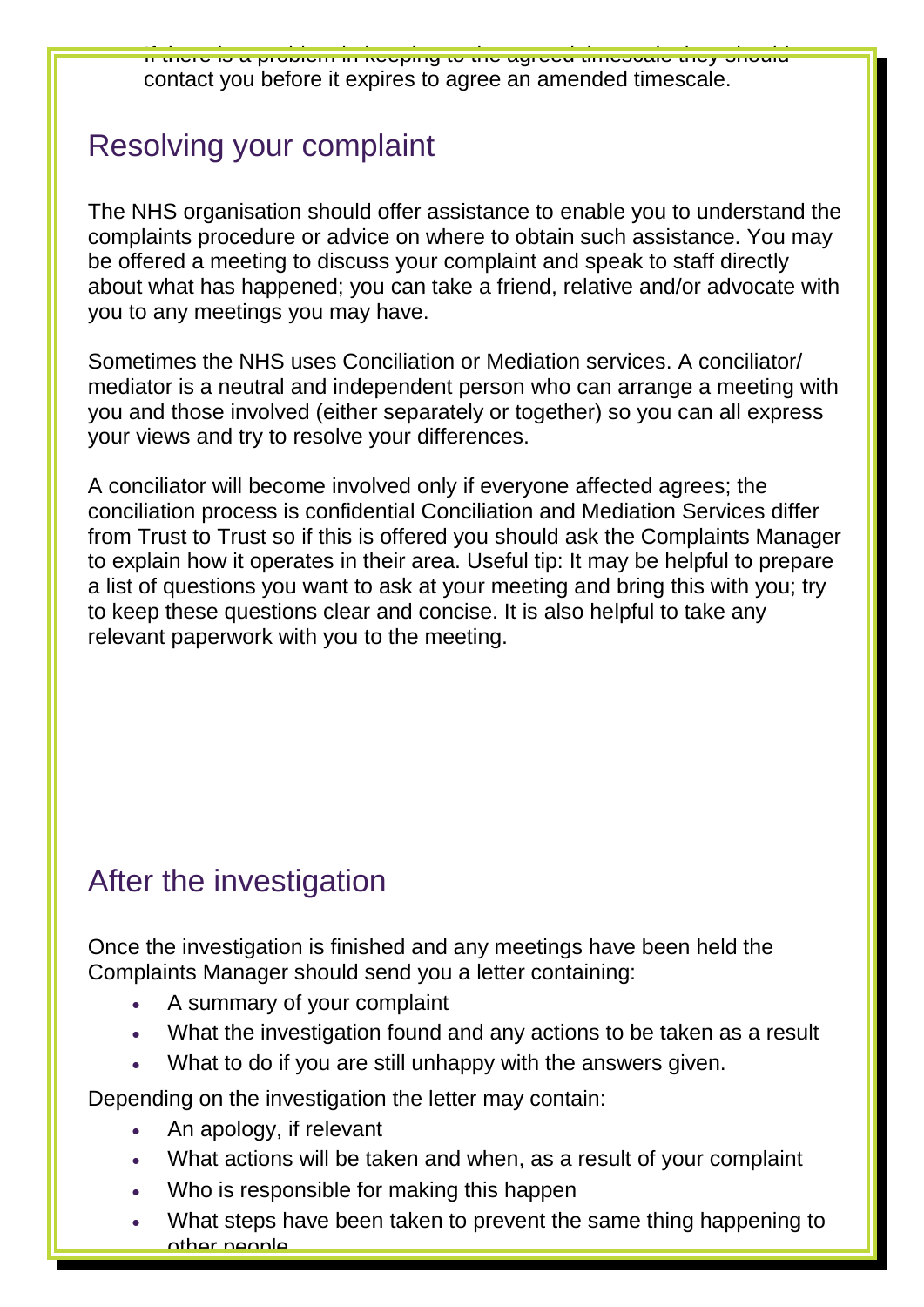- Balanced, factual and impartial
- Clear and easy to understand.

It should avoid technical terms and, if they are used, it should explain what they mean.

If you haven't received this letter within the timescale agreed in the plan you may want to ring or write to check when you can expect to receive it; if you have agreed, this letter may be sent by email.

The Parliamentary and Health Service

Ombudsman (PHSO) has produced a set of six clear principles for good complaints handling and all NHS organisations are expected to follow these principles when dealing with your complaint.

You can request details of this guidance from Advocacy in Slough, or alternatively you can find out more by visiting the PHSO website [www.ombudsman.org.uk](http://www.ombudsman.org.uk/)

## What if I'm not happy at the end of local resolution?

If you are not satisfied with the reply ask yourself exactly what you are still unhappy with so you can decide what to do next, it may help to review:

- The letters
- Any meetings
- Any conciliation or mediation process; whether the plan you agreed was followed
- Whether parts of your complaint have yet to be answered
- Whether you feel evidence you gave was not properly considered
- Whether you have achieved the outcome you wanted
- What more, if anything, could have been done to achieve the outcome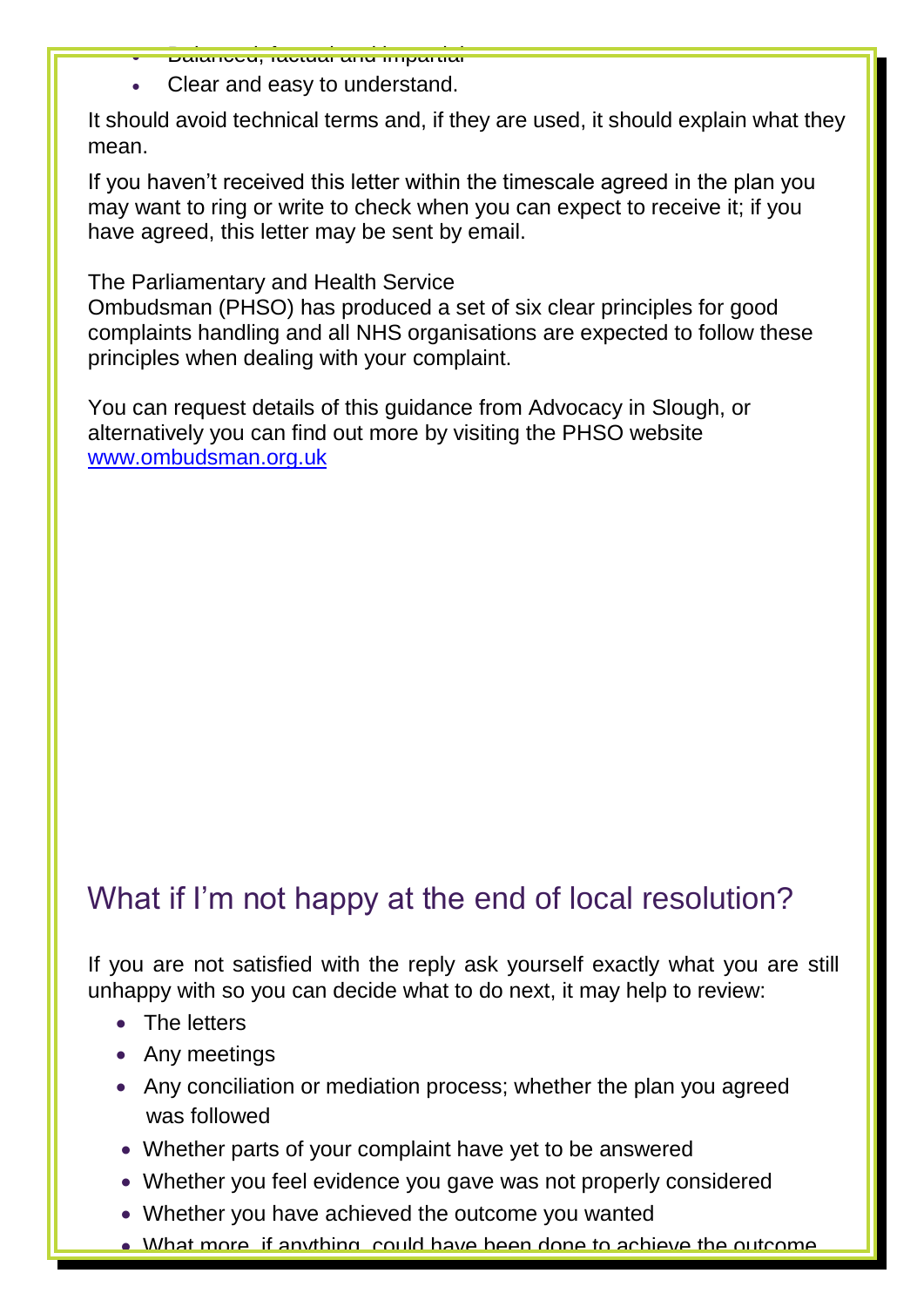Whether the Complaints Manager has followed the Ombudsman's good complaints handling principles

## What are my options?

You could write another letter explaining what you think has not been covered.

You could call the person handling your complaint and explain why you are still unhappy

You could request a meeting to discuss your outstanding concerns You may choose to try a different route to achieve the outcome you want – review the options at Step 2.

Further investigation into your complaint may be carried out; again, the NHS organisation should discuss this with you and agree a plan for doing this, including timescales

The NHS organisation you are complaining about may feel that everything has been done to answer your complaint and if so, they should advise you of that in writing.

#### **Please note:**

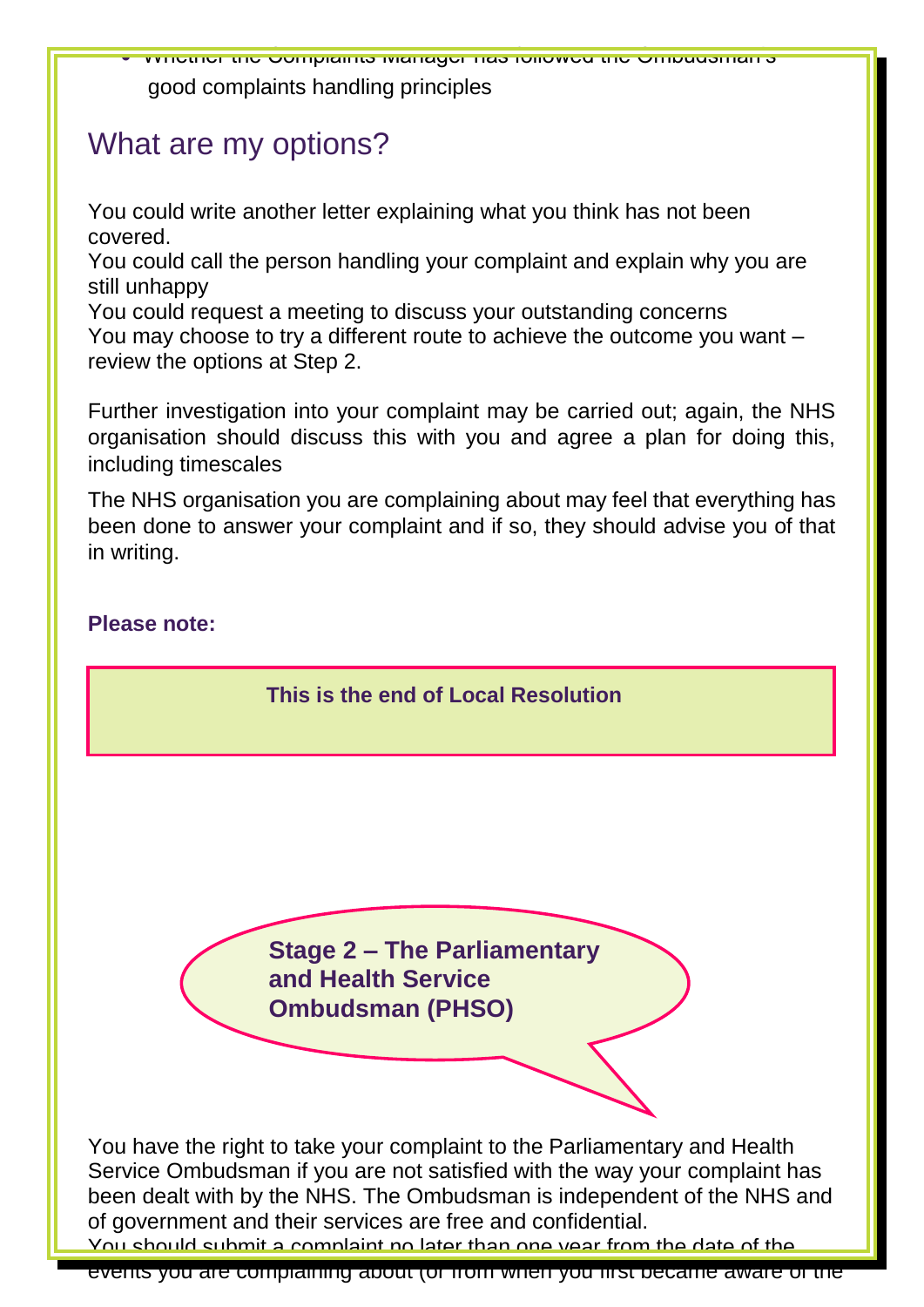matter), although the Ombudsman can extend this time limit, for example, if the Local Resolution process took longer than a year.

The Ombudsman will look at every complaint that comes to them but they do not (and are not required to) investigate all the complaints referred to them; this is a matter for their discretion. They will not normally investigate your case unless you have already tried to resolve the problem using Local Resolution. The Ombudsman can refer you back to the Local Resolution stage of the NHS Complaints Procedure if they think you have come to the Ombudsman too soon, or if they feel that the NHS organisation involved has not done all it can to resolve your issues locally.

## The Ombudsman will not usually investigate a complaint where:

- You do not agree with a decision made by your NHS provider but cannot offer any evidence as to why their decision is wrong or unsatisfactory They decide that there is no evidence to suggest that the NHS provider acted wrongly
- They decide that the NHS provider or practitioner has done all they reasonably could do to put things right
- They decide there would not be a worthwhile outcome from an investigation (for example, if the remedy sought by the complainant is not possible through this procedure)

Initially, a member of the Ombudsman's staff will consider whether your case meets the Ombudsman's criteria for investigation. To carry out this assessment they may need to see clinical records and other papers involved in your complaint with this in mind a member of the Ombudsman's staff will contact you to ask for any papers they need and will write to you to let you know the outcome of the assessment.

### If you take your complaint to the Ombudsman, there are 3 main outcomes:

resolve your complaint locally).

**1.** The Ombudsman may decide not to investigate the case and take no further action (for example, if they think that the NHS has done all it can to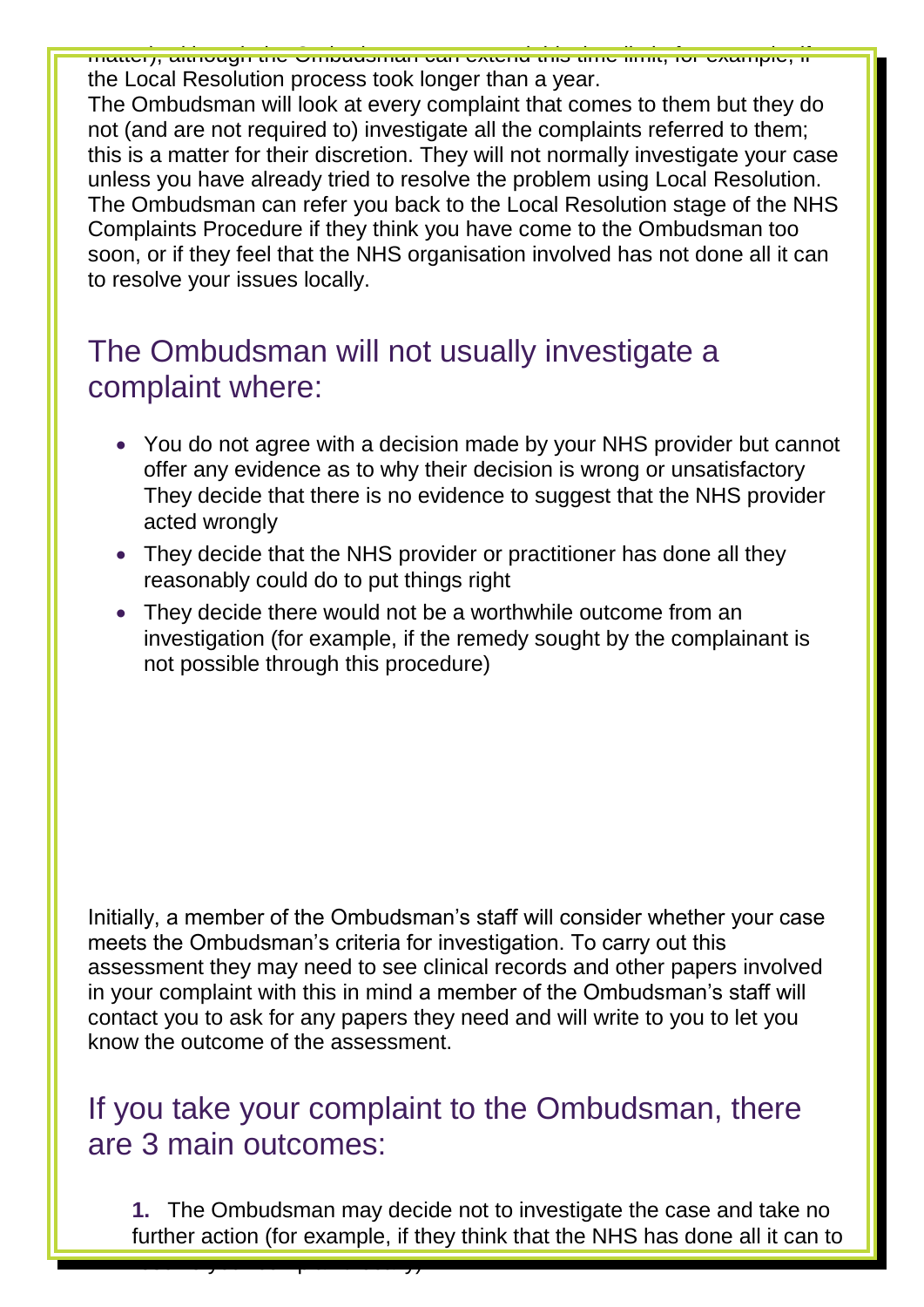**2.** The Ombudsman may decide not to investigate the case but may ask the NHS provider or practitioner to take action which they think would resolve your complaint more quickly without the need for an Ombudsman investigation; this is called an 'intervention'.

**3.** The Ombudsman may decide to carry out an in-depth investigation resulting in a detailed report about the case; this investigation will be very thorough and can therefore take some time. The Ombudsman aims to complete

### If your complaint is investigated by the Ombudsman

The ombudsman will write a detailed report about the case. If the complaint is upheld they can make recommendations to the NHS provider or practitioner to put things right

### The Ombudsman's Decision

**The Ombudsman's decision about your complaint is final.**

**This includes their decision whether or not to investigate your complaint and their decision whether or not to uphold your complaint, following an investigation**

### **Questions and Answers**

You may complain on behalf of a friend or relative as long as they agree; you should get their permission in writing. A consent and confidentiality form is

include with the control of the control of the control of the control of the control of the control of the con<br>In this control of the control of the control of the control of the control of the control of the control of t

**Who Can** 

**Complain?**

Any NHS patient can complain about any NHS service they have received and are unhappy about. You can complain on behalf of someone else in certain circumstances (see more below). NHS services include treatment and care given by your GP, dental surgery, hospital and the ambulance service. Anyone who is affected or likely to be affected by the action, omission or decision of an NHS body can make a complaint.

pack. **My Mother is elderly and pack**. **I don't think she could**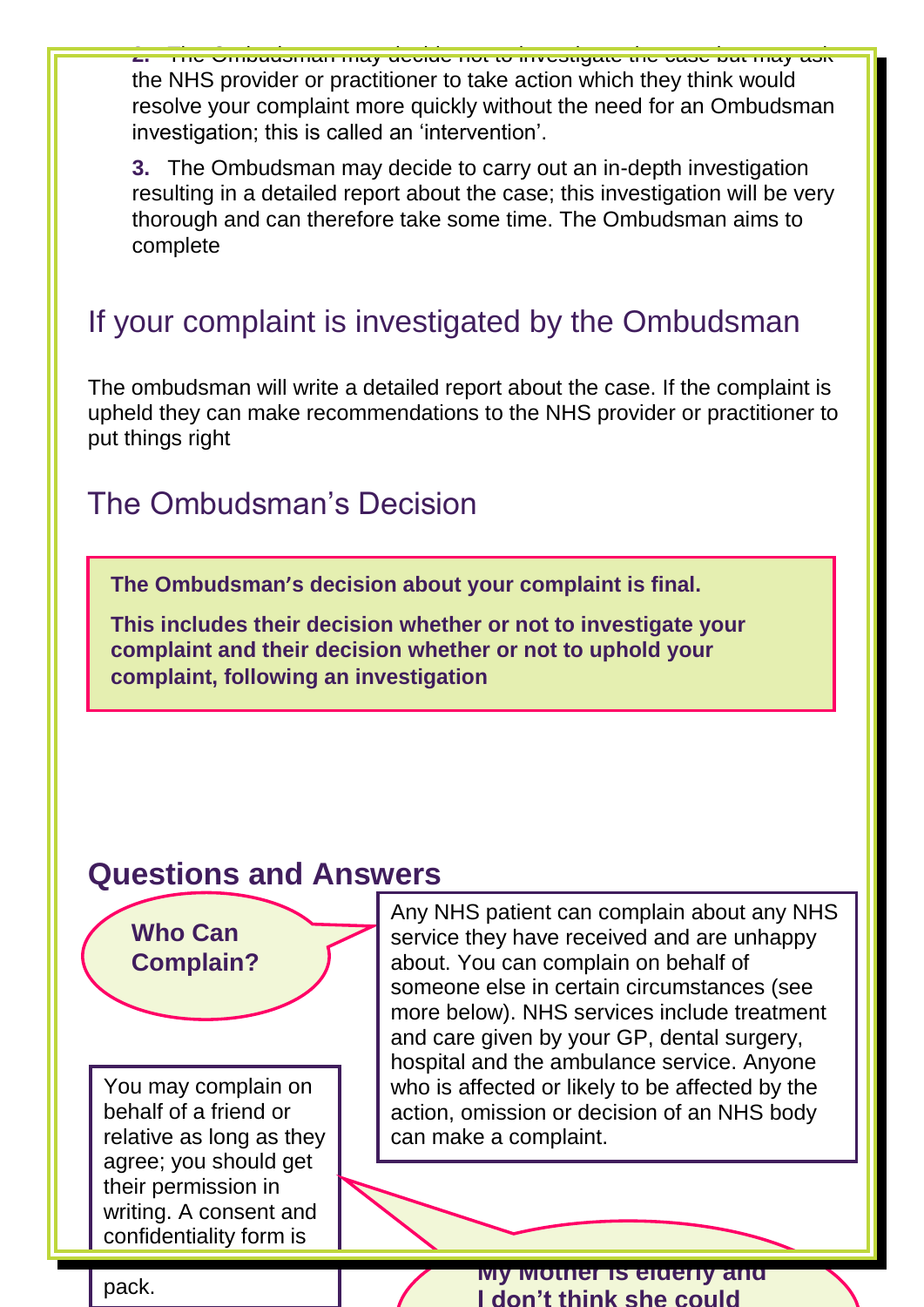**My partner has Dementia; do I still need her permission to make a complaint?**

Yes, you may raise a complaint or take over a complaint on behalf of a friend or relative who has died even if you do not have their written permission. In some cases the NHS may decide not to accept you as a suitable representative, they will discuss this with you.

If your friend or relative is very ill, or does not have the capacity to give permission because of an impairment or a disability, you may complain on their behalf without their permission, although the trust will confirm the patient's lack of capacity before accepting the complaint. If they do not accept the complaint they must inform you in writing why they have made this decision.

**My Father died and I didn't have his consent to act for him; can I make a complaint about his treatment?**

**My nephew is 15 and has Downs Syndrome. Can I complain on his behalf without his written permission?**

**I want to sue the surgeon who operated on me. How do I go about it?**

A complaint can be made on behalf of a child (Under 18) if the child is unable to make the complaint themselves. NHS organisations must not consider a complaint made by a representative of a child unless they are sure that the child is unable to complain themselves; they must inform you in writing if they make this decision and tell you why.

You will need to take legal action if you want to make a claim for clinical negligence; the NHS Complaints Procedure does not deal with these cases.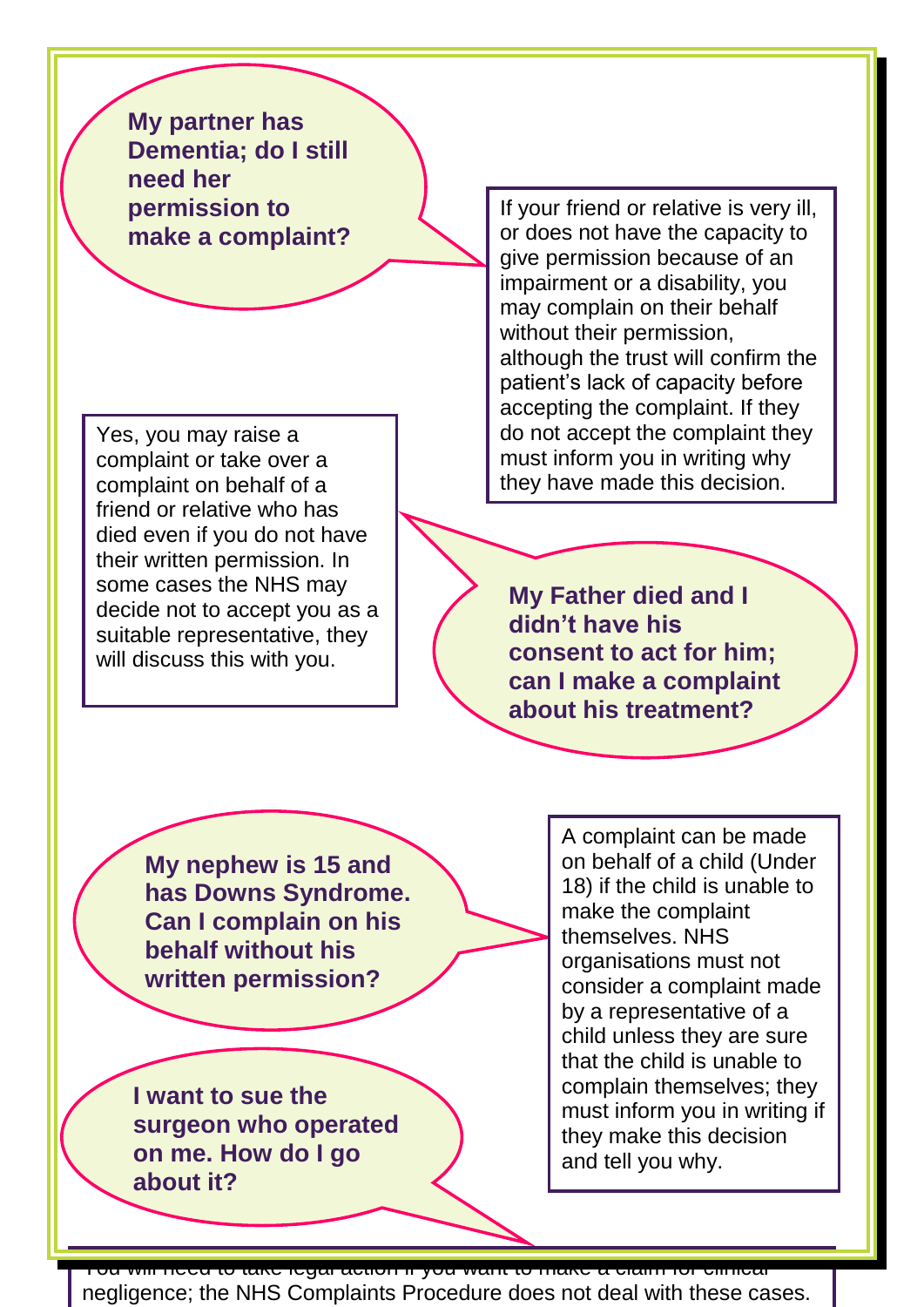# NHS Complaints Advocacy Slough





**Registered Charity: 1156963 Company Limited by Guarantee: 8915239** Surrey Disabled People's Partnership (SDPP) Lead Provider of Advocacy in Slough